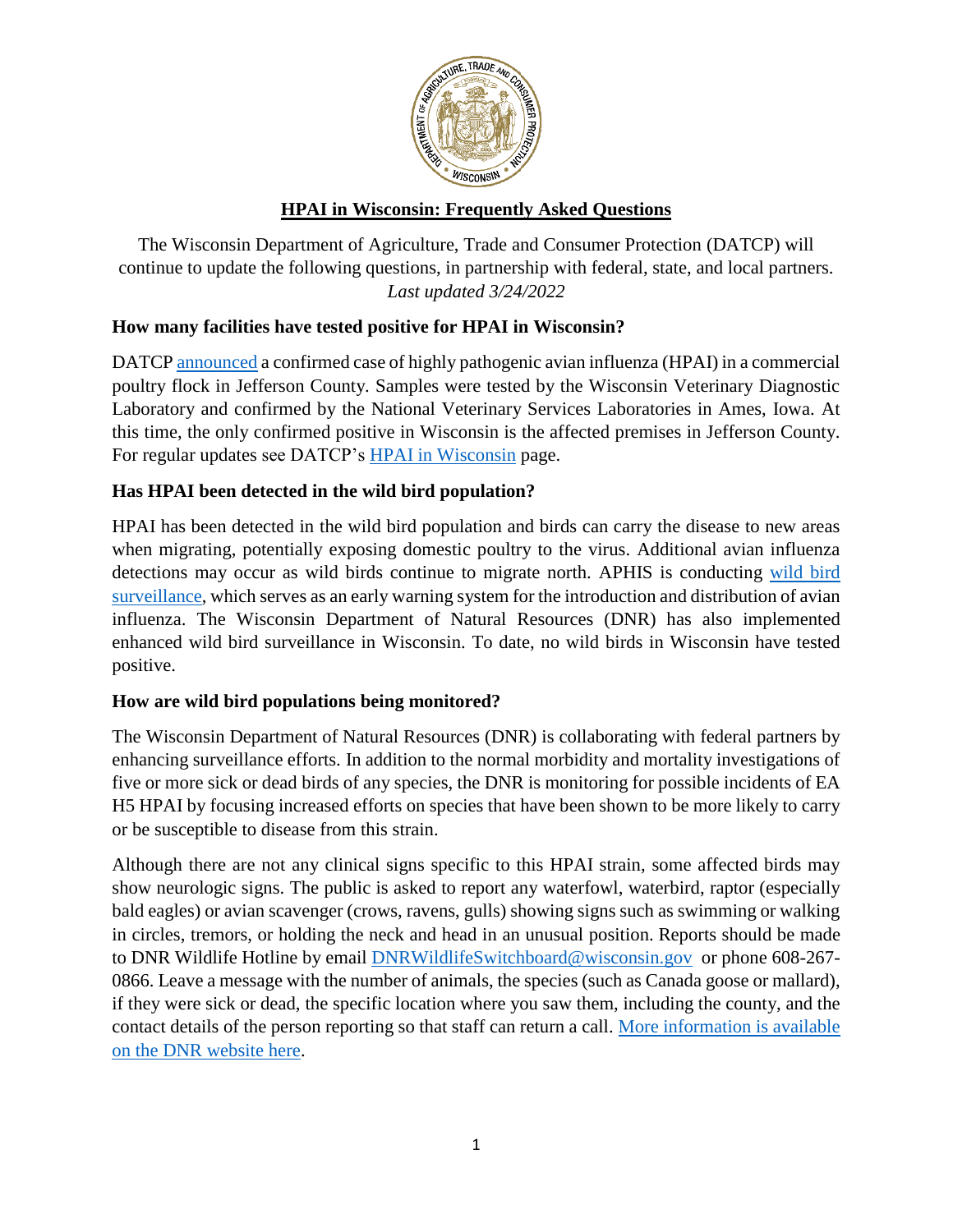### **How does avian influenza spread?**

Birds act as hosts to influenza viruses by carrying the virus in their intestines and shedding it in bodily fluids, such as saliva, nasal secretions and feces. Other birds become infected when they come in contact with these fluids. Humans can become infected through contact with infected poultry or contaminated fluids. Avian flu can spread from birds to people and cause serious illness and even death.

Avian influenza has not mutated to a point where it could easily spread from person-to-person. It's difficult to predict if - or when - that might happen, or if it will result in an influenza pandemic. People who have gotten sick with avian influenza have been in direct contact with infected birds.

According to the CDC, HPAI does not present an immediate public health concern and no human cases of avian influenza have been found in the US. For more information, see the Wisconsin Department of Health Services (DHS) [Avian Influenza webpage.](https://www.dhs.wisconsin.gov/influenza/avian.htm)

### **Will HPAI enter the food system?**

Birds and eggs from the flock will not enter the food system. HPAI does not pose a food safety risk; properly handling and cooking poultry and eggs to an internal temperature of 165˚F kills the virus.

### **How is the disease outbreak being managed?**

Depopulation efforts are ongoing at the Jefferson County poultry farm infected by HPAI. DATCP is working in coordination with federal, state, and local partners toward depopulation in order to limit the spread of HPAI. We do not have any indication at this time that there has been any spread outside of the affected premises.

### **What happens to the birds after depopulation?**

The birds will be composted; composting is the most efficient and environmentally responsible method for disposal of bird carcasses. Compost piles are constructed in a manner that includes a thick cover of compost carbon, such as wood chips, on top to eliminate the possibility of wild birds landing on the pile and carrying virus to new locations.

Compost piles are regularly inspected by staff from the farm, DNR, and DATCP for any evidence of leakage, odor, and disruption. The full composting process takes approximately 30 days from final construction and involves daily monitoring to ensure the compost is reaching the optimum temperature to deactivate the virus as quickly as possible. Windrows will reach temperatures exceeding 130 degrees for at least 72 hours and is sufficient to inactivate many pathogens including avian influenza.

After the composting process is complete and the compost has been released by DATCP, the compost will be removed from the premises at the discretion of the land owner.

DATCP has resources on composting, including resources from the University of Minnesota, Iowa State University, and Cornell University, on the [Livestock Carcass Disposal webpage.](https://datcp.wi.gov/Pages/Programs_Services/CarcassDisposal.aspx)

### **How has the current compost site been chosen?**

The Wisconsin Department of Natural Resources (DNR), USDA, and DATCP evaluated several sites in the Jefferson County area relative to USDA animal mortality composting guidelines.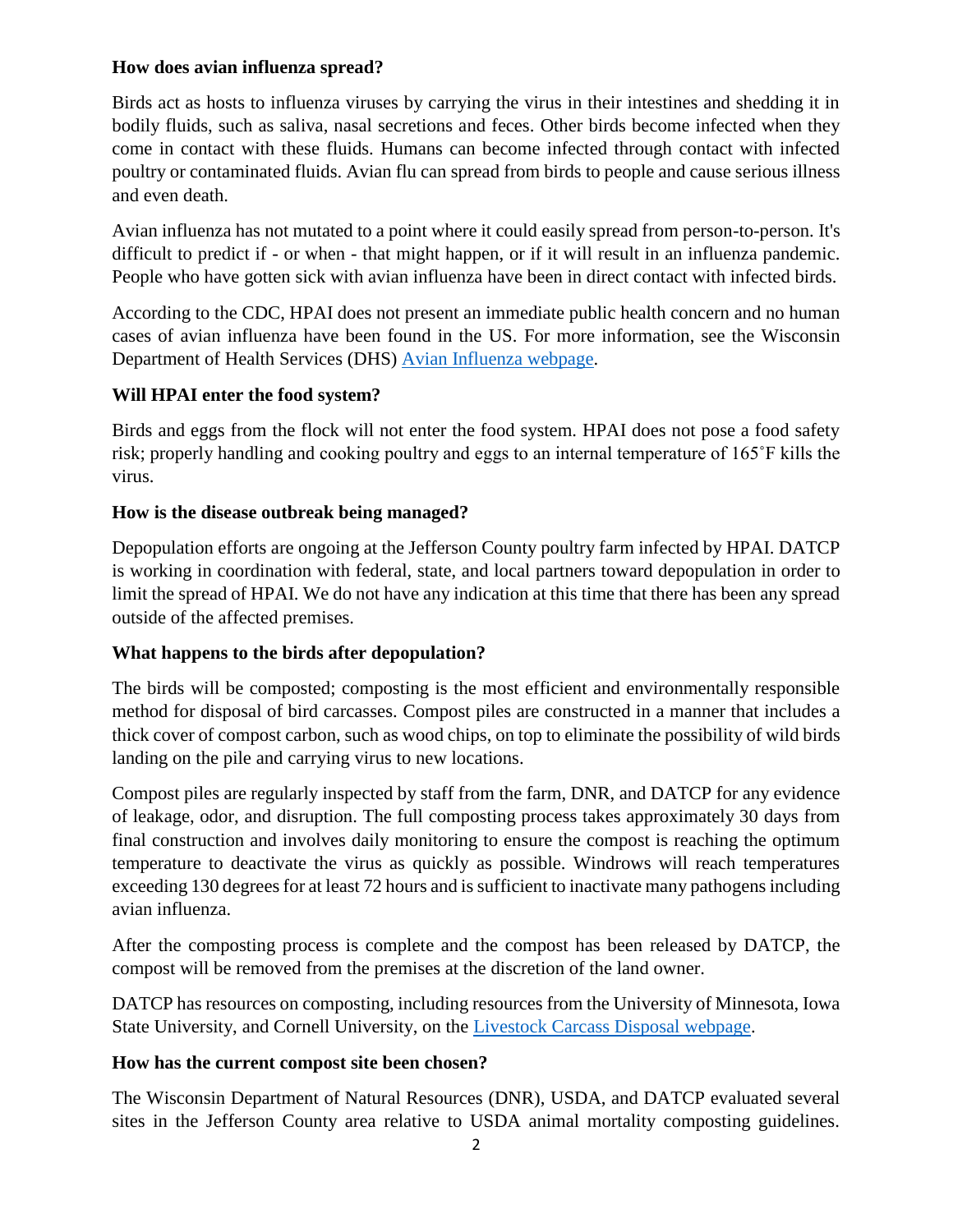According to the DNR, the preferred depth to groundwater should exceed 24 inches to seasonal highwater tables and on-site soil depths should exceed 36 inches to bedrock. The egg farm sits in an area that does not meet this criteria. However, the composting site is owned by the farm and meets both the locational and size criteria for a compost site.

Additionally, the compost site should be:

- 200 feet from a water supply well used for drinking;
- 200 feet from water bodies, including ponds, lakes, streams and rivers;
- 200 feet from a nearby residence (not owned by the premises);
- 50 feet from a drainage swale that leads to a water body; and
- 25 feet from a drainage swale that does not lead to a water body.

DATCP will continue to update information specific to the compost site as it becomes available. To stay updated, [sign up to receive email updates](https://service.govdelivery.com/accounts/WIDATCP/subscriber/new) about HPAI in Wisconsin.

## **Why was composting selected as the disposal method instead of another disposal method?**

Composting is the safest and most effective way to handle large volumes of carcasses. The composting process deactivates the virus while minimizing odor and generation of liquids into the ground. Although some materials will go to landfills, landfills can generally only accept a limited amount of carcass material.

Rendering, burial, open-air burning and landfilling have been means of disposal, but are becoming less and less practical. Burial and open-air burning create biosecurity hazards and threats to water and air quality. To mitigate the spread of highly pathogenic avian influenza (HPAI) and safely dispose of the carcasses as soon as possible and due to the proximity and capability of incinerators in Wisconsin, incineration was not an option. For a large number of carcasses, such as the Jefferson County premises infected with HPAI, mobile incineration requires additional fuel and many units to be deployed.

### **What happens on a compost site?**

Material will be laid out in windrows, which are long rows of composting material. Each windrow will include a mixture of carbon (mostly woody/mulch materials) under, around, and on top of the carcasses to create the appropriate environment for effective composting. Encasing and topping the carcasses with at least one foot of the carbon layer encourages the higher temperatures that speed decomposition, absorbs odors, and provides additional protection against water penetrating to the area of the windrow where the chickens have been placed. For more information, see DATCP's [Livestock Carcass Disposal webpage.](https://datcp.wi.gov/Pages/Programs_Services/CarcassDisposal.aspx)

### **Why will depopulated birds be moved to this site instead of being composted on the farm?**

Some have already been composted on-site within an existing building, the only appropriate area on the farm property. Lands surrounding the farm do not have a suitable depth to groundwater for on-site composting.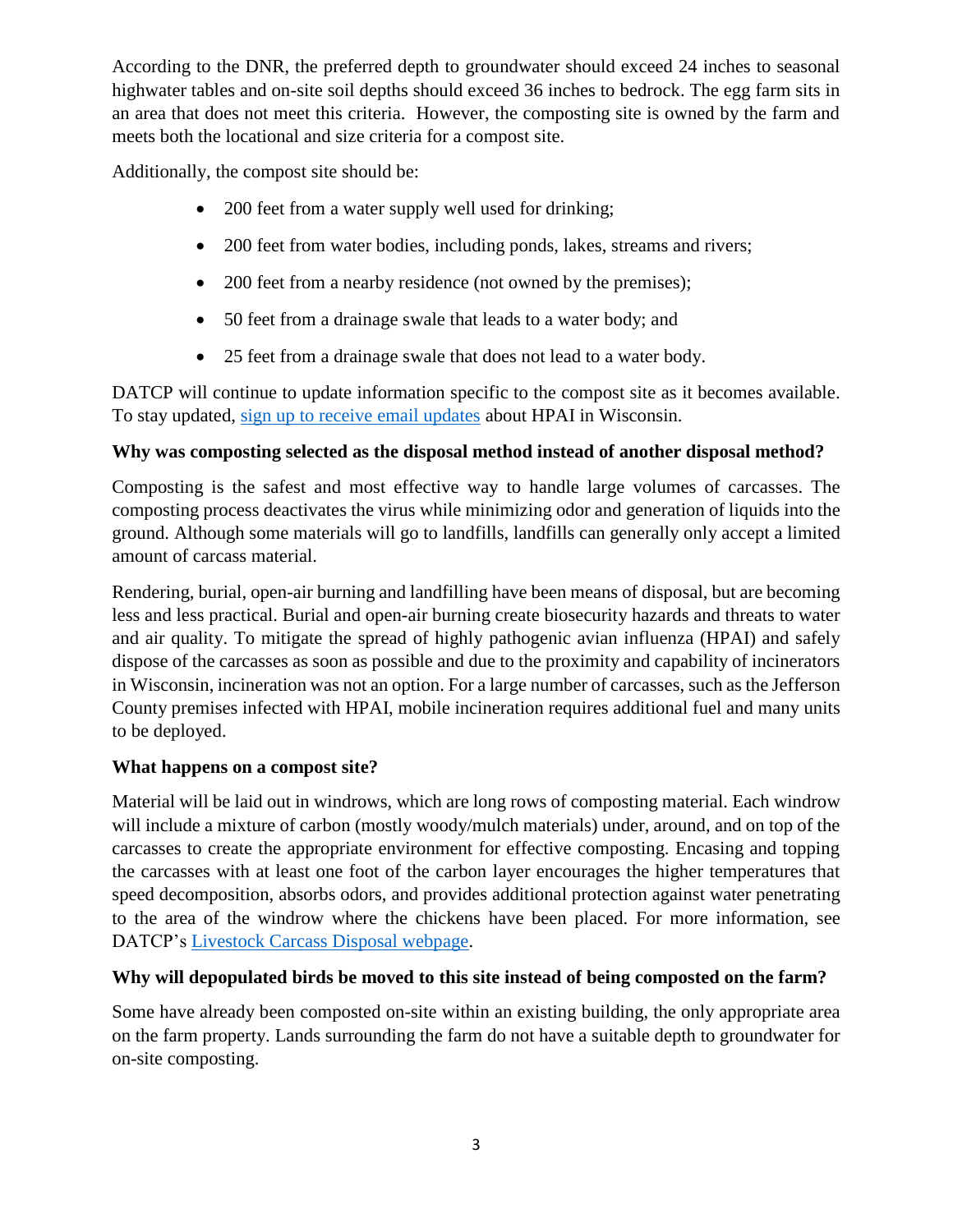## **Why was this site selected for composting depopulated birds?**

The site is owned by the farm and has sufficient area and meets the locational criteria for a compost site.

### **What are the operational hours of the compost site?**

Working hours at the compost site will be 7:00 a.m. to 7:00 p.m.

## **How is HPAI being monitored in affected area?**

The affected premises is not allowed to move poultry or poultry products, and birds on the property will be depopulated to prevent the spread of the disease. Birds from the flock will not enter the food system. Poultry premises within 10 kilometers of the farm are being monitored for the virus and are restricted from moving poultry and poultry products. Additionally, DATCP issued a special order banning poultry from any movement to, or participation in, shows, exhibitions, and swap meets held in Jefferson County. The special order will remain in effect through May 31, 2022.

## **How can I protect my poultry?**

DATCP continues to encourage everyone in Wisconsin working with or around poultry to practice enhanced biosecurity measures to protect their flocks, including:

- Sanitizing equipment and clothing used around your flock.
- Protecting your flock from contact with wild birds.
- Restricting access to your property and keeping your birds away from other birds.

For more information on biosecurity, see the biosecurity section of the DATCP's [HPAI in](https://datcp.wi.gov/Pages/Programs_Services/HPAIWisconsin.aspx)  [Wisconsin page.](https://datcp.wi.gov/Pages/Programs_Services/HPAIWisconsin.aspx)

### **What are the clinical signs of HPAI?**

- Sudden death, possibly without clinical signs
- Decrease in egg production or soft-shelled/misshapen eggs
- Nasal discharge, coughing, sneezing
- Swelling of the head, eyelids, comb, wattles, and hocks
- Lack of energy and appetite
- Difficulty breathing
- Stumbling, falling down
- Diarrhea

### **What should I do if I observe HPAI symptoms in my poultry?**

To report increased mortality or signs of illness among domestic birds, contact DATCP at (608) 224-4872 (business hours) or (800) 943-0003 (after hours and weekends).